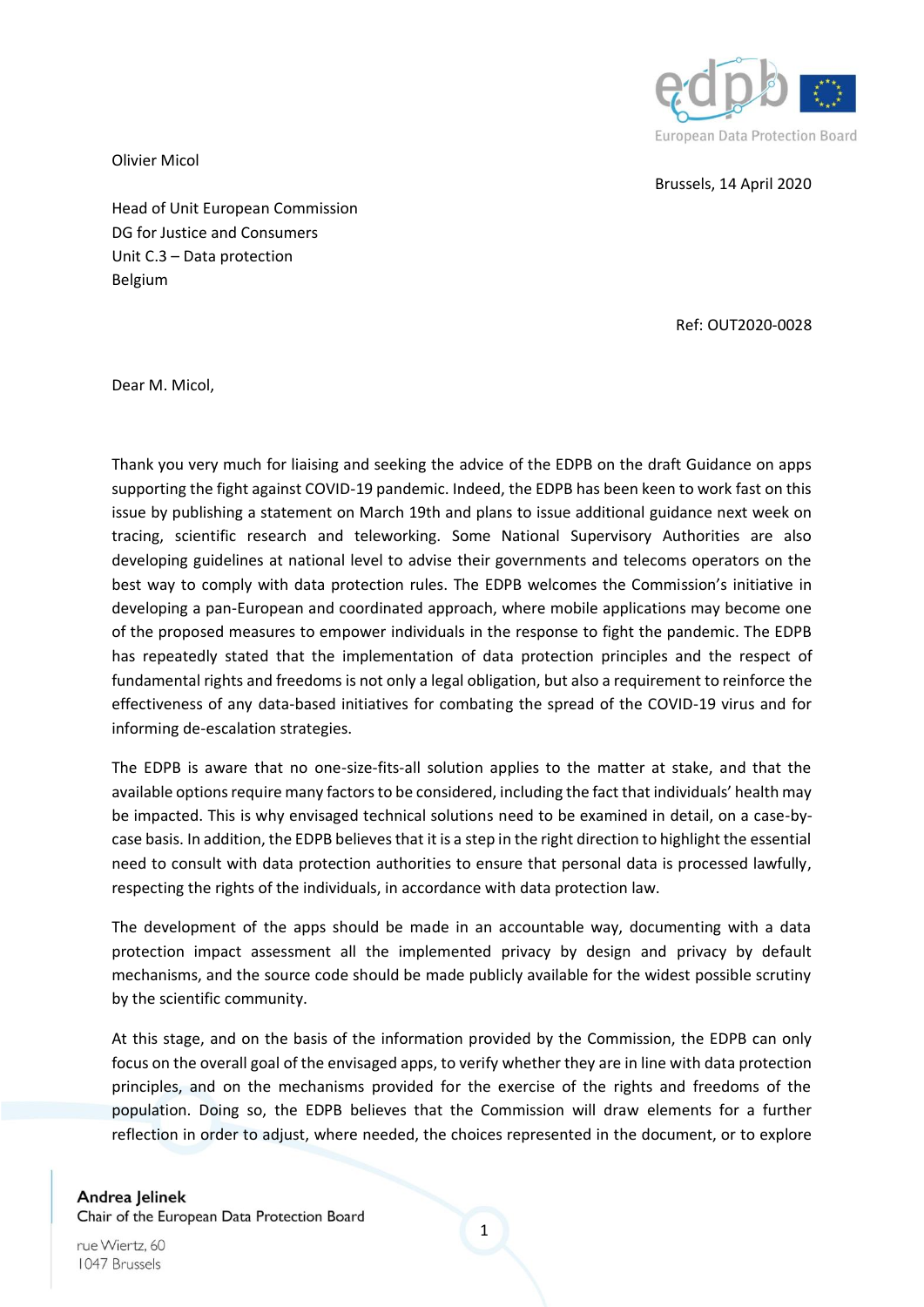

new technical options. In any case, the EDPB will investigate further this issue in its upcoming guidelines.

In this answer, the EDPB would like to address specifically the use of apps for the contact tracing and warning functionality, because this is where increased attention must be paid in order to minimise interferences with private life while still allowing data processing with the goal of preserving public health.

In the case where such applications would prove relevant in the implementation of some public health policy, they may only achieve their maximum efficiency if used by the largest possible share of the population, in a collective effort to fight the virus. Any functional heterogeneity, lack of interoperability or even individual difference in the use of the app may create negative externalities on others, resulting in a reduced sanitary effect. The EDPB strongly supports the Commission's proposal for a voluntary adoption of such apps, a choice that should be made by individuals as a token of collective responsibility. It should be pointed out that voluntary adoption is associated with individual trust, thus further illustrating the importance of data protection principles.

The EDPB notes that the mere fact that the use of the contact tracing takes place on a voluntary basis, does not mean that the processing of personal data by public authorities necessarily be based on the consent. When public authorities provide a service, based on a mandate assigned by and in line with requirements laid down in law, it appears that the most relevant legal basis for the processing is the necessity for the performance of a task for public interest. The enactment of national laws, promoting the voluntary use of the app without any negative consequence for the individuals not using it, could be a legal basis for the use of the apps. Such legislative interventions should accordingly not be intended as a means to push for compulsory adoption, and the individuals should be free to install and uninstall the app at will. These laws could be accompanied by appropriate communications activities at national level to promote such tools, with awareness-raising campaigns and assistance to minors, to the impaired, or to less skilled or educated parts of the population, in order to avoid scattered adoption, or blurred knowledge of the evolution of the epidemics and any potential health divide. Indeed, any lack of data, due to individuals' inattentive use of the app or even to battery fault of the device may seriously undermine the overall public usefulness of these instruments.

Contact tracing apps do not require location tracking of individuals users. Their goal is not to follow the movements of individuals or to enforce prescriptions. The main function of such apps is to discover events (contacts with positive persons), which are only likely and for the majority of users may not even happen, especially in the de-escalation phase. Collecting an individual's movements in the context of contact tracing apps would violate the principle of data minimisation. In addition, doing so would create major security and privacy risks.

Health authorities and scientists are well placed to identify what constitutes an event to be shared if, where and when it happens, under a strict necessity test as required by the law, and they should define some of the functional requirements of the app. Another debated issue is the storage of such events. Two main options are envisaged: local data storage within individuals' devices, or centralised

## Andrea Jelinek

Chair of the European Data Protection Board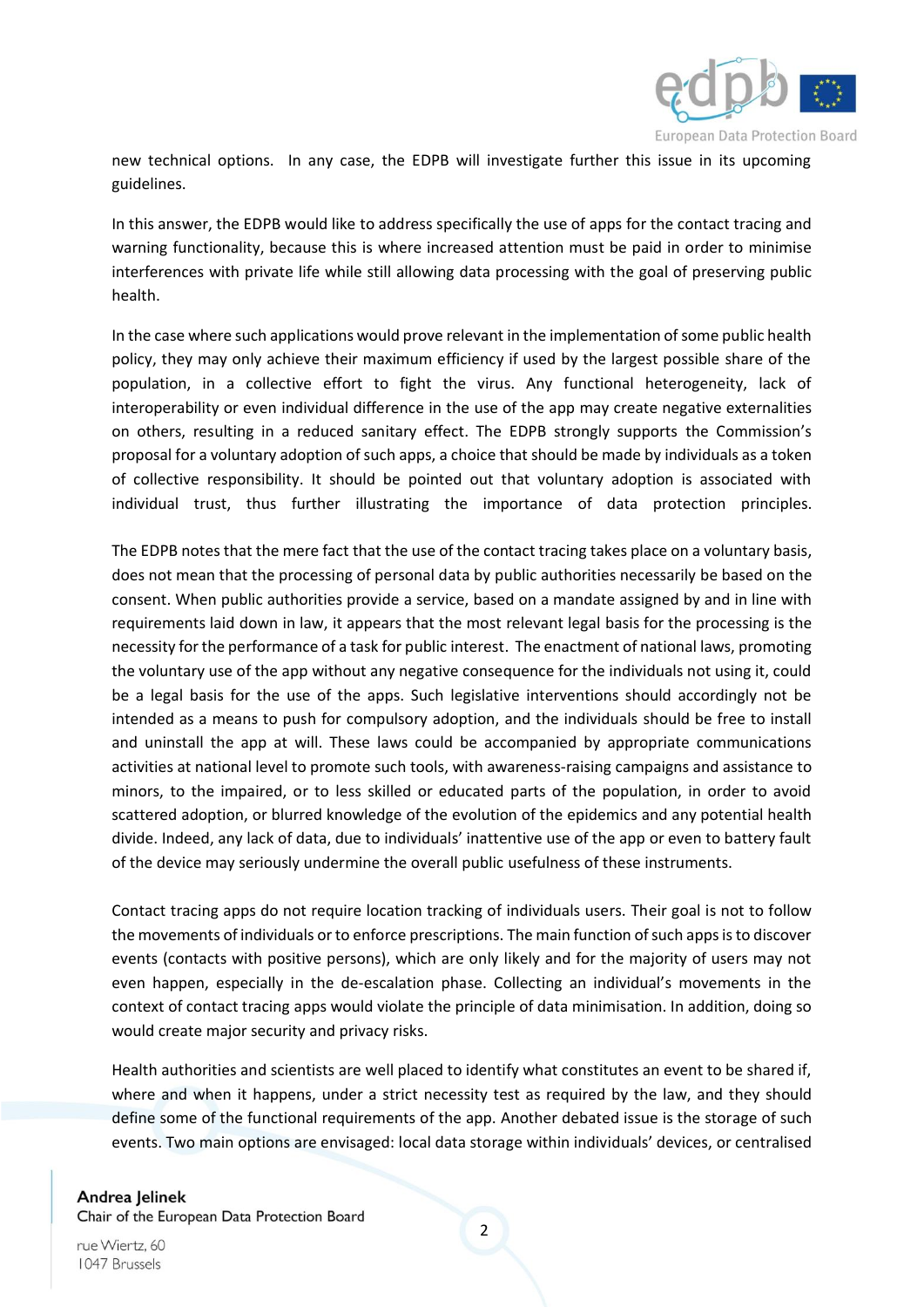

storage. The EDPB is of the opinion that both can be valid alternatives, provided that adequate security measures are in place, and that different entities may also be considered as controllers depending on the ultimate objective of the app (e.g. the controller and data processed may be different if the objective is to provide in-app information or to contact the person on the phone, for instance). In any case, the EDPB wants to underline that the decentralised solution is more in line with the minimisation principle.

Finally, these apps are not social platforms for spreading social alarm or giving rise to any sort of stigmatisation. In fact, they should be tools for empowering people to do their part. Quoting the draft Guidance, their sole objective is "*for public health authorities to identify the persons that have been in contact with a person infected by COVID-19 and ask him/her to self-quarantine, rapidly test them, as well as to provide advice on next steps, if relevant, including what to do if developing symptom*s". The quality of the processed data is of paramount importance in this effort. The steps that need to be taken "*to identify the persons that have been in contact with a person infected by COVID-19*" are not easy or straightforward. Informing a person, via an in-app notification, may be done in such a way that the application processes only random pseudonyms. In addition, a mechanism should ensure that whenever a person is declared as COVID-positive, the information entered in the app is correct, since this may trigger notifications to other people concerning the fact that they have been exposed. Such mechanism could be based, for instance, on a one-time code that can be scanned by the person when the result of a test is given to him/her. Every individual contact must be performed only by health authorities after assessing strong data evidence, with the least amount of inference. In addition, the role of the "*contact list of the person owning the device*", as envisaged in the Guidance, should be clarified by the Commission.

Algorithms used in contact tracing apps should work under the strict supervision of qualified personnel in order to limit the occurrence of any false positives and negatives, and by no means the task "*to provide advice on next steps*" should be fully automated. It is advisable that a call-back mechanism is put in place where the person is given a telephone number or a contact channel to get more information from a human agent. Also, in order to avoid stigmatisation, no potential identifying element of any other data subject should be part of this "*advice*", nor should the use of the app, or part of it (like dashboards, configuration settings etc.), allow the re-identification of any other persons, infected by COVID-19 or not. The EDPB strongly suggests not to store any directly identifying data in users' device and that such data be in any case deleted as soon as possible.

The EDPB strongly supports the concept in the Recommendations that once this crisis is over, such emergency system should not remain in use, and as a general rule, the collected data should be erased or anonymised.

Finally, the EDPB and its Members, in charge of advising and ensuring the correct application of the GDPR and the e-Privacy Directive, should be fully involved in the whole process of elaboration and implementation of these measures. The EDPB recalls that it intends to publish Guidelines in the upcoming days on geolocation and other tracing tools in the context of the COVID-19 out-break.